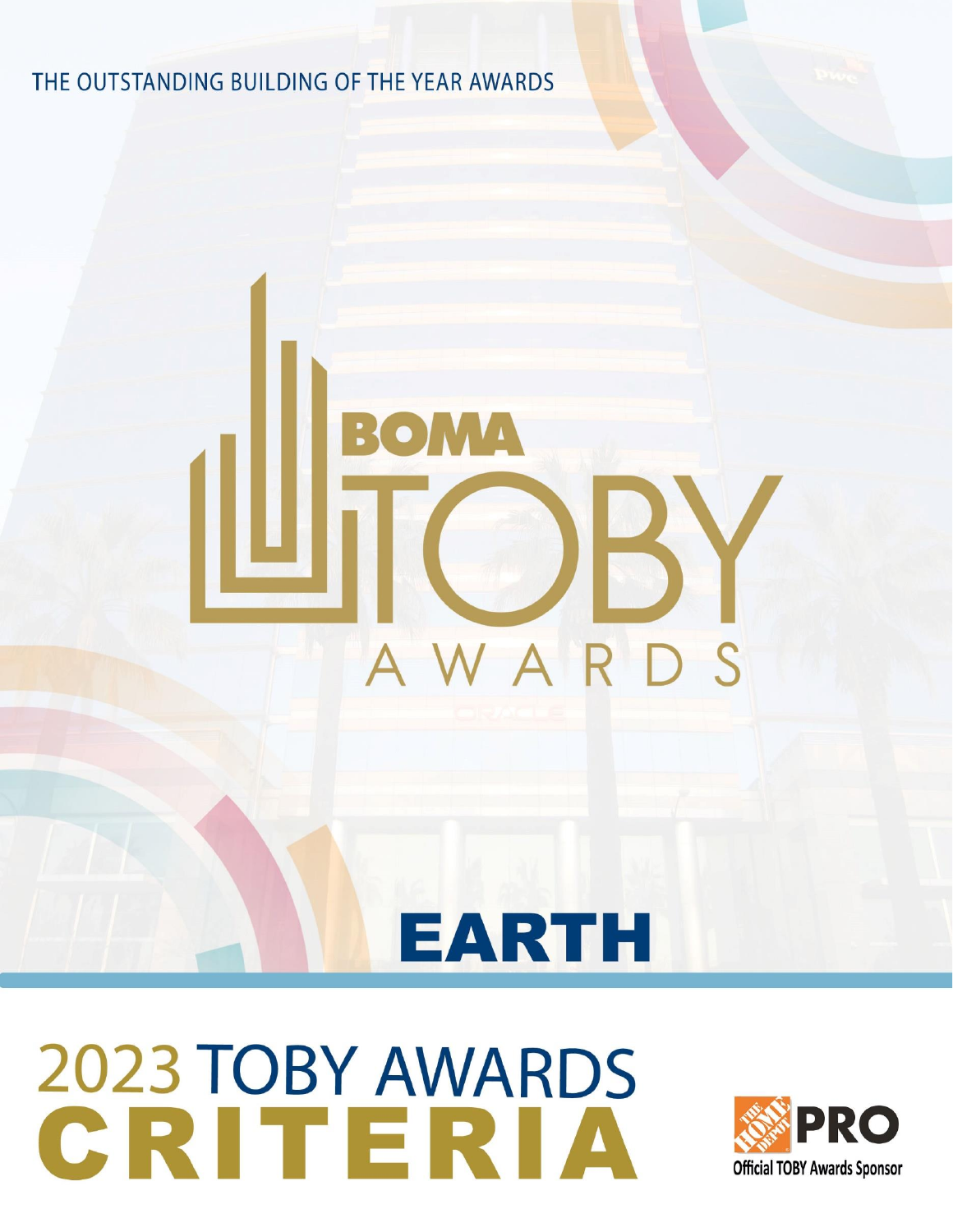#### **STARTING THE PROCESS**

Now it's even easier to ensure your building achieves the ultimate success. This year, TOBY Awards are only given to properties carrying a BOMA 360 distinction—the most comprehensive and holistic evaluation of operational and management practices. Now you have two opportunities to highlight overall excellence for community impact, emergency preparedness, sustainability, health and wellness and additional performance metrics for both commercial and industrial buildings.

Before entering the TOBY competition, applying for the BOMA 360 designation serves as the first step in ensuring your building has achieved the minimum level of operational best practices. A new universal recognition platform has been created to simplify the process to help shape high performance buildings by providing an opportunity to educate property management professionals, reinforce team building relationships, and increase asset value and tenant retention on a global basis.

The BOMA 360 and TOBY applications have been consolidated into BOMA International's new 360/TOBY portal where applicants will have access to both applications all in one place. Applicants will have an opportunity to see areas where they can improve before entering the TOBY competition and have a stronger application.

### **Achieve the Recognition Your Building Deserves**

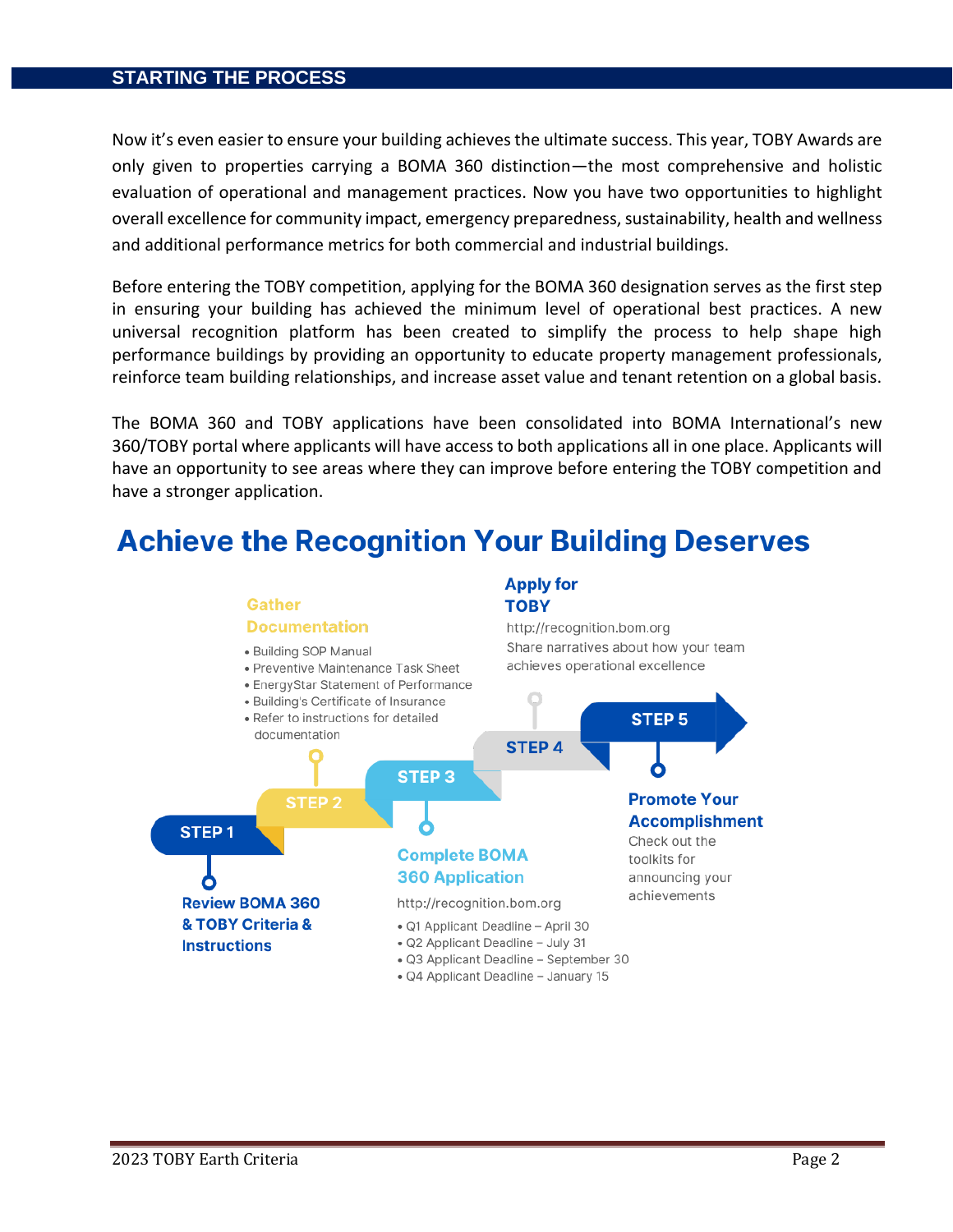#### **Earth Buildings**

All Office buildings where the building ownership and building management team preserve and enhance the internal and external environment through green and sustainable programs.

Office buildings present a significant impact on the environment and the many convergent communities inside and outside the space. This award is given to those office buildings that best demonstrate successful application of a wide range of environmental sustainability and ESG (Environmental, Social, and Corporate Governance) practices and policies that identify, measure, mitigate and communicate these impacts.

#### **ELIGIBILITY REQUIREMENTS**

- 1. All buildings competing at the regional level must be BOMA 360-designated.
- 2. The building must win at the local level to advance to the regional level and must win at the regional level to advance to International.

**NOTE:** At-Large entries, entries that are outside the jurisdiction of a local association, must submit their portfolio directly to their region using BOMA International's 360/TOBY Recognition Portal at [https://recognition.boma.org](https://recognition.boma.org/) for regional judging and must notify their regional awards chair of their intention to compete.

- 3. All portfolios must have undergone a building inspection and scored at least 70% to be eligible to compete. Each entrant must upload the completed and signed TOBY Building Inspection Verification form to be eligible to compete at the Regional and International level (this form is provided by your local BOMA association or International Affiliate organization).
- 4. The building must be a member, or managed by an entity that is a member, in good standing with both their BOMA local association and BOMA International to compete at the local, regional and international levels. Specifically, all membership fees, and any other debt, must be paid prior to entry.
- 5. The building may not have won in the same category at the international level during the last 5 years (i.e. Buildings that win in 2022 are not eligible to compete until 2027 and awarded in 2028). The building may not have won in a different category at the international level during the last 3 years (i.e. Buildings that win in 2022 are not eligible to compete until 2025 and awarded in 2026).
- 6. The building must be occupied for at least one full year from the date of occupancy of the first tenant by **June 15, 2022** with a minimum of 12 months of building operations.
- 7. All buildings must have at least 50% percent average annual occupancy (leased occupancy based on square footage).
- 8. All buildings competing at the regional level must be BOMA 360-designated.
- 9. Each building may enter in only one category.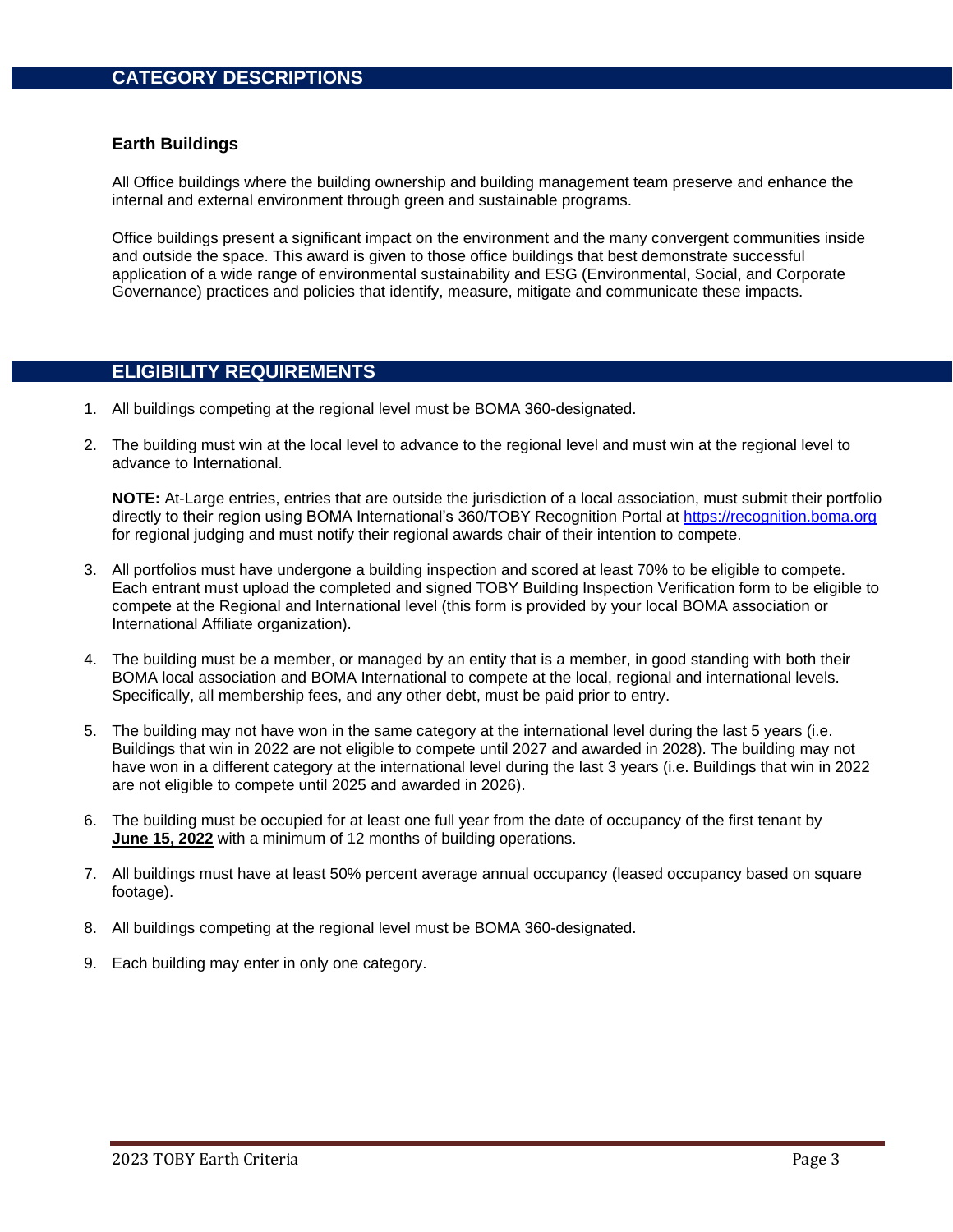#### 10. **All Entrants are required to provide the following:**

- a. Provide a copy of the Statement of Energy Performance generated from ENERGY STAR® and/or Official Letter from EPA or ENERGY STAR<sup>®</sup> Certificate of Achievements received within the past 24 months.
- b. Share data with BOMA International in ENERGY STAR® Portfolio Manager.

#### **Any entry that does not include both a and b will not be eligible to compete at the International level.**

To share your data with BOMA International, go to the Facility Summary page in ENERGY STAR® Portfolio Manager by clicking on the facility name on the My Portfolio page. Select "Add user to share this facility" under the Sharing Data section (on the right-hand side of the page) and follow the instructions.

|                                                                                 |                                        | OMB No. 2065-0347                                                                                                                                                                                                                 |  |
|---------------------------------------------------------------------------------|----------------------------------------|-----------------------------------------------------------------------------------------------------------------------------------------------------------------------------------------------------------------------------------|--|
|                                                                                 | <b>STATEMENT OF ENERGY PERFORMANCE</b> |                                                                                                                                                                                                                                   |  |
| <b>1310 L Test</b>                                                              |                                        |                                                                                                                                                                                                                                   |  |
|                                                                                 |                                        |                                                                                                                                                                                                                                   |  |
| Relation ID: 3218272                                                            |                                        |                                                                                                                                                                                                                                   |  |
| For 12-month Period Ending: April 50, 2012*<br>Date SEP becomes ineligible: N/A |                                        | Date SEP Generated: July 12, 2012                                                                                                                                                                                                 |  |
|                                                                                 |                                        |                                                                                                                                                                                                                                   |  |
| Facility                                                                        | Facility Owner                         | <b>Primary Contact for this Facility</b>                                                                                                                                                                                          |  |
| 1310 L Test<br>1210 L street, NW                                                | NA                                     | NA                                                                                                                                                                                                                                |  |
| Washington, DC 20005                                                            |                                        |                                                                                                                                                                                                                                   |  |
| Year Built: 2002                                                                |                                        |                                                                                                                                                                                                                                   |  |
| Gross Floor Area (Nº2 153.500)                                                  |                                        |                                                                                                                                                                                                                                   |  |
| Energy Performance Rating/ (1-100) 73                                           |                                        |                                                                                                                                                                                                                                   |  |
| Site Energy Use Summary!                                                        |                                        |                                                                                                                                                                                                                                   |  |
| Electricity - One Purchase(kBls)<br>Natural Gas delity)*                        | 11,188,218<br>1,221,548                |                                                                                                                                                                                                                                   |  |
| Total Energy (kBhu)                                                             | 12.579.762                             |                                                                                                                                                                                                                                   |  |
|                                                                                 |                                        |                                                                                                                                                                                                                                   |  |
| Energy Intensity*                                                               |                                        |                                                                                                                                                                                                                                   |  |
| Site (ABturbillyr)<br>Source (kills/fillin)                                     | <b>N</b><br>200                        |                                                                                                                                                                                                                                   |  |
| Emissions (based on site energy use)                                            |                                        |                                                                                                                                                                                                                                   |  |
| Greenhouse Gas Emissions (MCO,a/war)                                            | 1,848                                  | Stang of Certifying Professional                                                                                                                                                                                                  |  |
| Electric Distribution Utility                                                   |                                        | Based on the conditions observed at the                                                                                                                                                                                           |  |
| Potenac Electric Power Co (Papoe Holdings Inc)                                  |                                        | line of my visit to this building. I certify that                                                                                                                                                                                 |  |
| <b>National Median Comparison</b>                                               |                                        | the information contained within this<br>statement is annurate                                                                                                                                                                    |  |
| National Median Site FLS<br>National Median Source EUF                          | 104<br>334                             |                                                                                                                                                                                                                                   |  |
| % Offenence from National Median Source ELT                                     | -22%                                   |                                                                                                                                                                                                                                   |  |
| <b>Building Type</b>                                                            | Critical                               |                                                                                                                                                                                                                                   |  |
| Meets Industry Standards1 for Indoor Environmental                              |                                        | <b>Cortifying Professional</b><br>N/A                                                                                                                                                                                             |  |
| <b>Conditions:</b><br>Ventilation for Acceptable Indoor Air Quality             | NIA                                    |                                                                                                                                                                                                                                   |  |
| Acceptable Thermal Environmental Conditions                                     | NIA                                    |                                                                                                                                                                                                                                   |  |
| Adequate Illumination                                                           | NIA                                    |                                                                                                                                                                                                                                   |  |
|                                                                                 |                                        |                                                                                                                                                                                                                                   |  |
|                                                                                 |                                        | 1. Appliates to the ENSEST ETAT must be admitted to the chief of the face of thing too. Applied to ENSEST ETAT a strike with approve a monachine EFA.<br>2. The EPA Damp Profession Applications are about the Care of Pla for mo |  |
|                                                                                 |                                        | 4. Strute received away, minicipal and address to count pend.<br>4. Season Media months the book to to rechence to accepto subor as suchy Attribute theory (ii) to theme contact and little spling the dead to by the such        |  |
|                                                                                 |                                        |                                                                                                                                                                                                                                   |  |
|                                                                                 |                                        |                                                                                                                                                                                                                                   |  |
|                                                                                 |                                        |                                                                                                                                                                                                                                   |  |
|                                                                                 |                                        |                                                                                                                                                                                                                                   |  |
|                                                                                 |                                        |                                                                                                                                                                                                                                   |  |
|                                                                                 |                                        |                                                                                                                                                                                                                                   |  |
|                                                                                 |                                        |                                                                                                                                                                                                                                   |  |
|                                                                                 |                                        |                                                                                                                                                                                                                                   |  |
|                                                                                 |                                        |                                                                                                                                                                                                                                   |  |
| <b>ERA Form Siddl-16</b>                                                        |                                        |                                                                                                                                                                                                                                   |  |

- 11. An Entrant may choose to enter multiple buildings as a single entry only if the buildings are owned by the same company, managed by the same company and the buildings are managed as a single entity and not within a suburban office park. All Entrants must disclose whether their entry is a single building or multiple buildings under the Building Information section.
- 12. For any building that enters the competition at the local and regional level that may encounter a change in management and/or ownership and wins at the International level, the award will be presented to the management company/owner at the time of the original entry.

#### **Additional Requirements for Non-U.S. entries:**

**Canadian Entrants** are required to obtain a BOMA BEST® Sustainable Buildings certification. Each entrant must provide a copy of the certificate or letter from BOMA Canada attesting certification is valid in the competition year.

**Other International Entrants** should contact BOMA International regarding any questions on energy performance benchmarking requirements.

#### **MANDATORY ON-SITE BUILDING INSPECTION**

Building inspections must take place at the local level of competition to ensure the entry meets the eligibility requirements and is registered in the correct category. A minimum score of 70% must be earned to be eligible to compete for a TOBY.

TOBY judges have been given the option to conduct on-site or virtual inspections at the discretion of the BOMA local association.

For more information, please refer to the TOBY Awards Virtual Site Inspection document – [https://toby.boma.org/Documentation/2020\\_06\\_16\\_TOBY\\_Inspections%20\\_COVID\\_19\\_FINAL.docx](https://toby.boma.org/Documentation/2020_06_16_TOBY_Inspections%20_COVID_19_FINAL.docx)

Local building inspection forms can be found at<https://recongition.boma.org/> - Log in using your BOMA International log-in information to access document.

- The following mandatory items must be inspected during the building inspection:
- 1. Building Environment IAQ Performance
- 2. Energy Performance/Energy Management System Monitoring
- 3. Refuse/Recycling Programs
- 4. Water Performance/Water Management
- 5. Multi-Tenant Corridors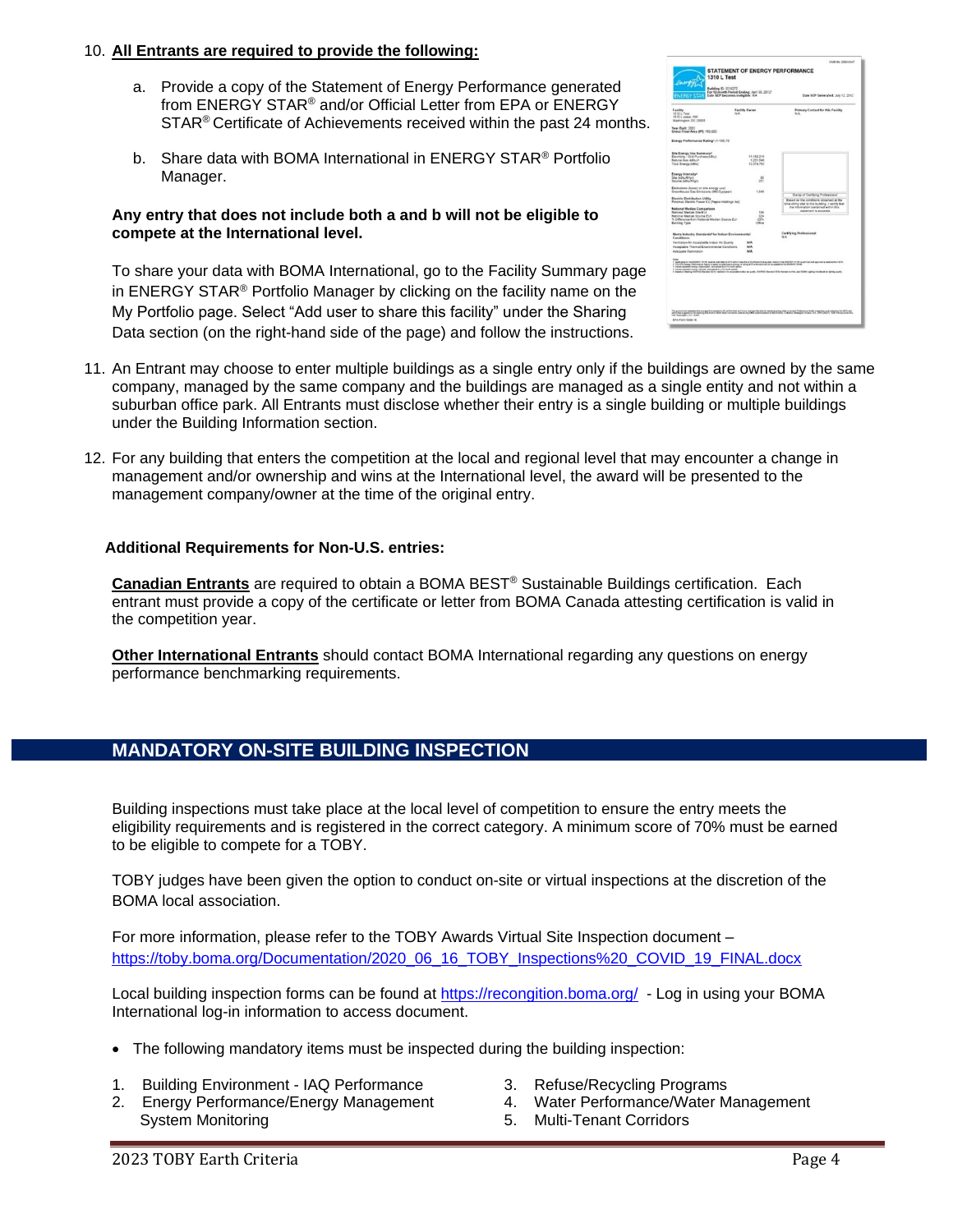- 6. Restrooms
- 7. Typical Tenant Suite
- 8. Landscaping/Site Management
- 9. Submetering
- 10. Occupant Communication/Education Visibility
- 11. Green Cleaning
- The following documentation is mandatory where applicable and should be made available. On-line versions are acceptable but must be available at time of inspection at the property being inspected. Ease of navigation is essential to ensure that judges can easily and readily review:
	- 1. Preventive Maintenance Manual
	- 2. SOP Manual/Documentation of Standard Operating Procedures (online or printed)
	- 3. Environmental Purchasing Policies
- Entrant should receive the TOBY-Earth Building Inspection Verification form by their local BOMA or affiliated International affiliate organization. Any entry without an Inspection Verification form with their Regional submission will be disqualified.

#### **ENTRY FEES**

#### **BOMA 360 PROGRAM FEE**

1. \$850 (office & industrial)

#### **TOBY LOCAL ENTRY FEES**

A local competition fee may be applicable. Each Entrant should check with their local association concerning fees.

#### **REGIONAL AND INTERNATIONALTOBY ENTRY FEES**

1. A total of \$450 USD in entry fees will be paid to BOMA International for each submission entering the TOBY regional competition. These fees will be collected once the entry has been completed and the "Submit" button has been pressed. No additional fees are collected for the international competition.

**NOTE:** All entries must be submitted, and fees received prior to your region's submission deadline in order to compete. Fees are non-refundable. Regional deadlines will be posted on [https://recognition.boma.org.](https://recognition.boma.org/)

#### **JUDGING / DATA / DEADLINES**

- 1. Judging will occur at local, regional and international levels.
- 2. Energy Star data must be shared with BOMA International no later than **March 31, 2023** to be eligible to compete on the International level. Provide a copy of the Statement of Energy Performance generated from ENERGY STAR<sup>®</sup> and/or Official Letter from EPA or ENERGY STAR<sup>®</sup> Certificate of Achievement received within the past 24 months must be included with the submission in the appropriate section. This is a requirement for entries in all countries. Canadian Entrants must include the BOMA BEST certificate or letter from BOMA Canada attesting certification in addition to the ENERGY STAR® requirement above. Omission of the ENERGY STAR® requirement and, for Canadian Entrants, the BOMA BEST certificate or letter **AND** data sharing through the online ENERGY STAR® Portfolio Manager will automatically disqualify an entry. Fees are non-refundable due an entry that is disqualified for non-compliance.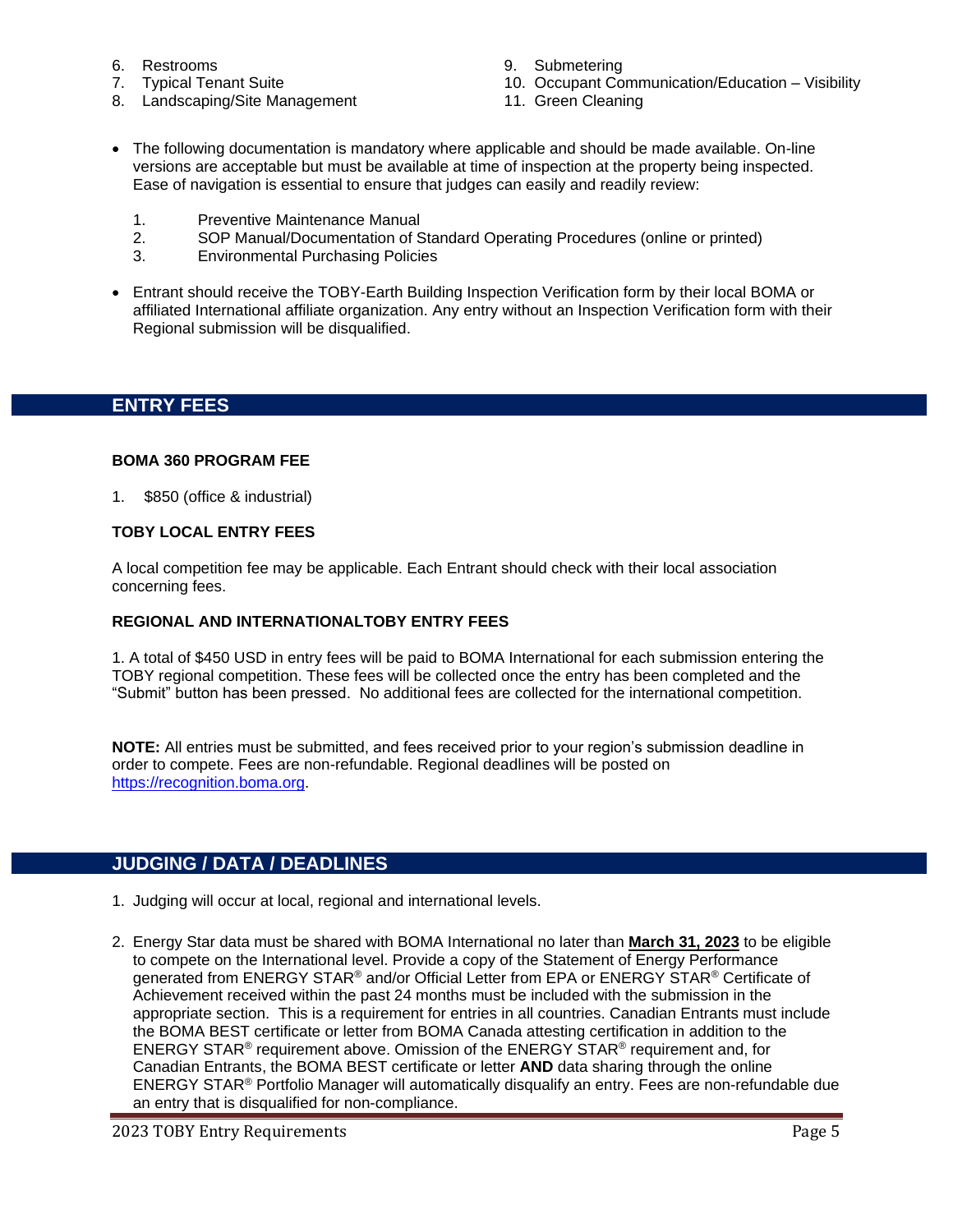| Country                  | <b>ENERGY STAR<sup>®</sup> Statement</b>   | Data sharing through | <b>BOMA BEST</b>        |
|--------------------------|--------------------------------------------|----------------------|-------------------------|
|                          | of Energy Performance or                   | <b>ENERGY STAR®</b>  | Certificate or Official |
|                          | Official Letter from EPA or                | Portfolio Manager    | Letter                  |
|                          | <b>ENERGY STAR<sup>®</sup> Certificate</b> |                      |                         |
|                          | of Achievement                             |                      |                         |
| All Entrants             |                                            |                      |                         |
| <b>US Entrants</b>       |                                            |                      |                         |
| <b>Canadian Entrants</b> | √                                          |                      |                         |
| <b>European Entrants</b> |                                            |                      |                         |

- 3. Each BOMA local association may submit one building in each category to the regional competition.
- 4. Each BOMA region may submit one building in each category to the international competition.
- 5. Each region must submit their regional winners to BOMA International by **April 7, 2023**.
- 6. Judging at the international level will occur in April and May and the TOBY Awards will be presented during the BOMA International Conference.
- 7. Updated Entry Requirements will be presented during or prior to the BOMA International Conference.
- 8. BOMA International's 360/TOBY Recognition Portal [\(https://recognition.boma.org\)](https://recognition.boma.org/) will begin accepting entries for each new season approximately 1 month after the close of the BOMA International Conference. Check the TOBY website for specific dates.

#### **UNIVERSAL PORTFOLIO REQUIREMENTS**

#### **Photograph Requirements**

- File Type: Hi Resolution JPEG compressed
- Maximum File Size: 2MB
- Do not use photograph collages (Only single images)

#### **Supporting Document Requirements**

- File Type: PDF, DOC, DOCX, RTF, TXT
- Maximum File Size: 5MB

#### **Descriptive/Summary Text Requirements**

• Maximum word count is specified for each section

#### **NOTE:**

• Descriptive/summary text must be entered in the text box provided and may not be submitted as an uploaded file.

- Identify what an acronym represents at least once in each document.
- Text within required supporting documents does not count against character limits.

#### **RECOMMENDATION**

Text should be created in Word, or other similar program, and then copied and pasted into the text box. Please spell check prior to pasting into the text box. Confirm that the copied text can be fully viewed online. If not, reduce the characters to fit the requirements.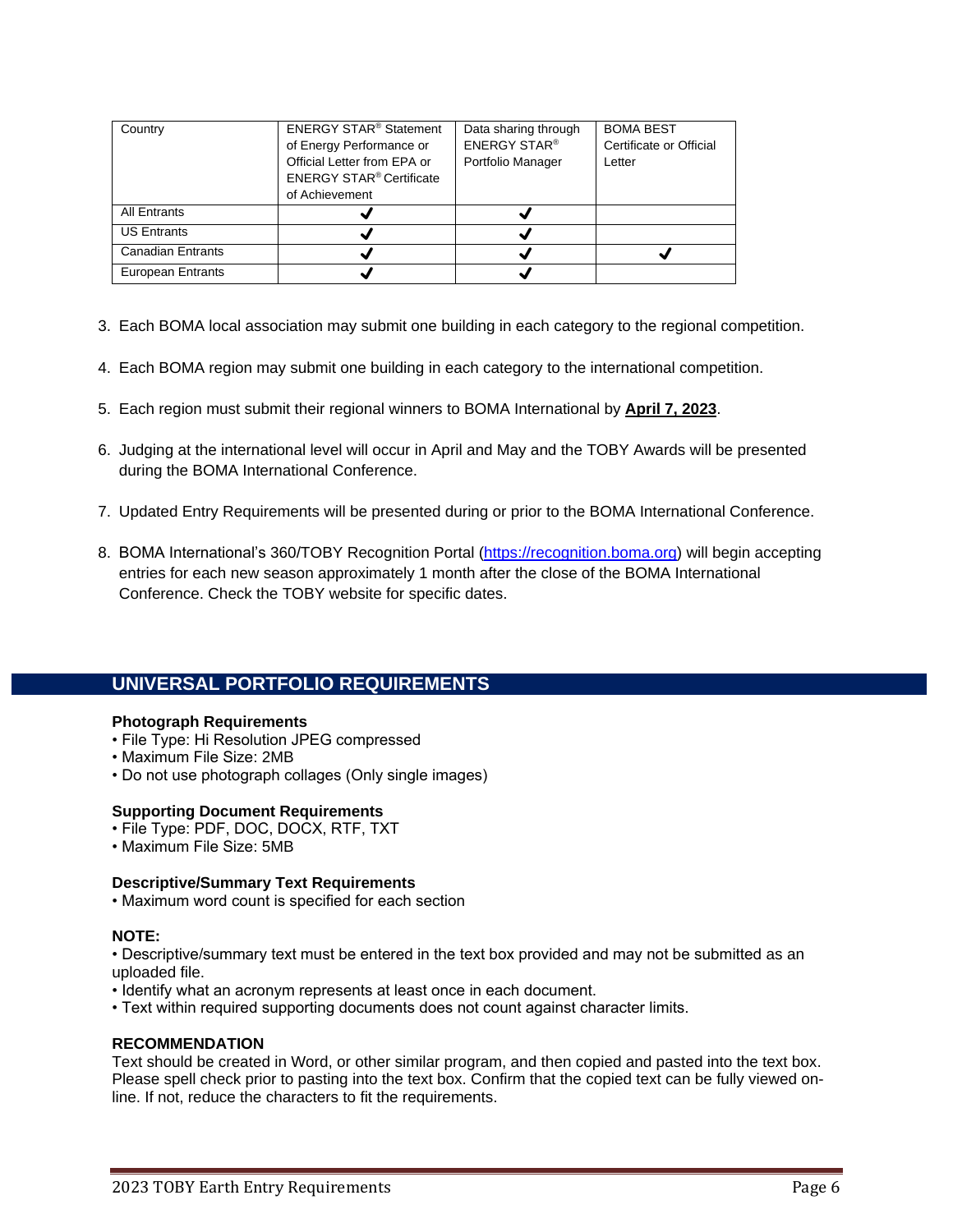#### **PORTFOLIO SPECIFICATIONS**

#### **BUILDING INFORMATION**

#### **Building Description**

Provide a summary of the physical description of the building(s), property and location.

#### *Maximum of 350 words*

#### **Executive Summary – Up to 2 POINTS**

Provide an overall summary of the property's (building, office park, etc.) overarching policy for environmental, sustainability, energy efficiency, wellness, etc. Describe the policies and philosophy of the property's ownership and management relating to this subject. Include if the project was built with this philosophy in mind or if it was implemented after construction and why this concept is important.

#### Attach the following:

- Organizational chart for staff with qualifications
- Copy of any certifications and/or awards that have been achieved that are not related to ENERGY STAR® or BOMA BEST (optional)

#### *Maximum of 600 words*

*Total of 2 attachments required, (up to 3 attachments allowed).* 

#### **Competition Photographs (2 points)**

Provide the following photographs of your building(s):

- 1. 2 Exterior
- 2. 1 Interior (lobby and hallways)
- 3. 1 Standard tenant area
- 4. 1 Central plant or main mechanical room (chiller, fire pump or boiler room)
- **5.** 2 Additional photographs, the subject matter of which is the entrant's choice

#### **Awards Ceremony Photograph**

- In addition to the competition photos, all entrants must upload one high resolution (minimum 300 dpi, 1,500 pixels wide or larger) color JPEG (JPG) of the **building's exterior** for display at the awards ceremonies.
- Also, one photograph (JPEG) of the **management team (minimum 300 dpi, 750 pixels wide or lager)** responsible for daily management of the building(s) is required.

#### *Total of 9 attachments required*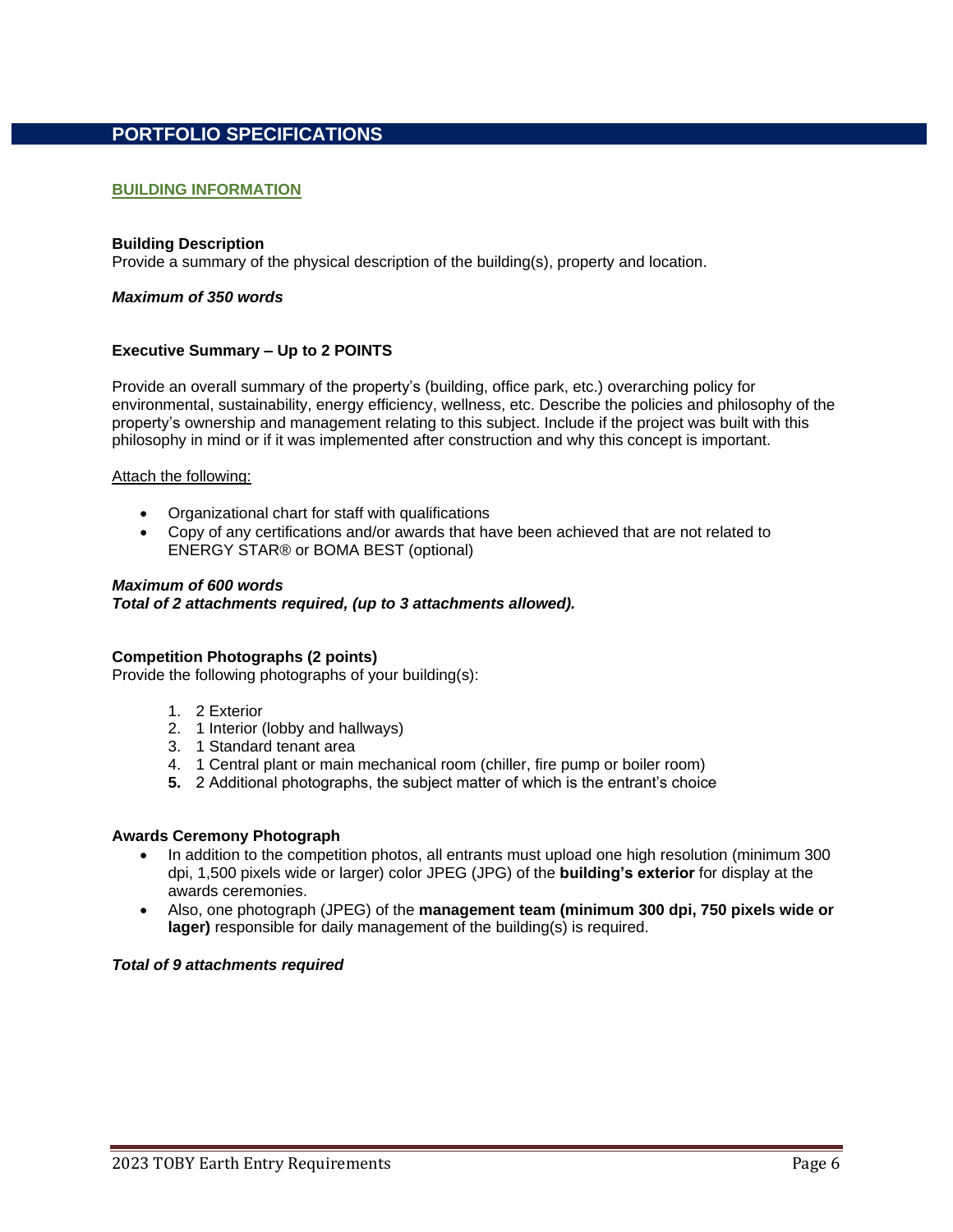#### **SECTION 1: CLIMATE CHANGE & ENVIRONMENTAL RISKS MANAGEMENT – UP TO 20 POINTS**

#### **1. Climate Change Risk Assessment & Management**

a. Have you completed a climate change risk assessment to understand long-term risks to the building and site in the face of climate change? If so, please describe.

> Examples: changes in long-term weather patterns; changes in the frequency of extreme weather events and natural hazards; rising sea levels; increased desertification, etc.

- b. Describe tools used to measure and monitor greenhouse gas emissions or carbon impacts.
- c. Describe the building's current carbon management plan and carbon reduction targets.

Examples: purchase of renewable credits or carbon offsets, etc.

d. Describe the building's climate change resilience plan and how it proposes the building will adapt to expected future risks, including measures and design features to address potential consequences of long-term climate change.

> Examples: extreme weather events, water scarcity, increase in ambient temperature, etc.

e. Describe measures to enhance, restore and protect the local ecosystem from climate change risks, biodiversity loss, habitat degradation, or pollution.

> Examples: exterior site maintenance policy, façade cleaning, landscape management, urban heat island effect, erosion and sedimentation control; irrigation monitoring, stormwater management, light pollution reduction, etc.

#### **2. Environmental Risk Assessment & Management**

- a. Describe environmental risk assessments completed to understand issues of environmental concern affecting the property?
	- How frequently are they conducted?
	- Describe the most recent audit when was it completed, by whom, what parameters were assessed, and the findings?
	- Does the report confirm that the property is in compliance with regulatory requirements?
- b. Describe environmental management plans and procedures in place to address these environmental concerns? Please describe at least 3 concerns.
- c. Describe emergency response plans to protect against natural, technological, human-induced, or other hazards?

Examples: pandemic preparedness, disaster recovery, crisis management, training and drills, fire protection, testing, maintenance, awareness, notification protocols, etc.

d. Describe the training program for Operations and Maintenance staff.

#### **3. Innovation**

a. Describe any innovations in this area such as carbon neutrality plans, "net zero" plans, etc.

#### **Attach the following:**

- 1. Climate Change Risk Assessment
- 2. Environmental Risk Assessment (i.e. Hazardous Building Materials Survey, Phase I Environmental Site Assessment, etc.)
- 3. Environmental Management Plan (i.e. one of the following: Asbestos Management Plan, Storage Tank Management Plan, Mold Management Plan, etc.)
- 4. Climate Change Resilience Plan (optional)
- 5. Emergency Response Plan (optional)
- 6. Carbon Management Plan (optional)
- 7. Documentation of any measures to enhance natural environment (optional)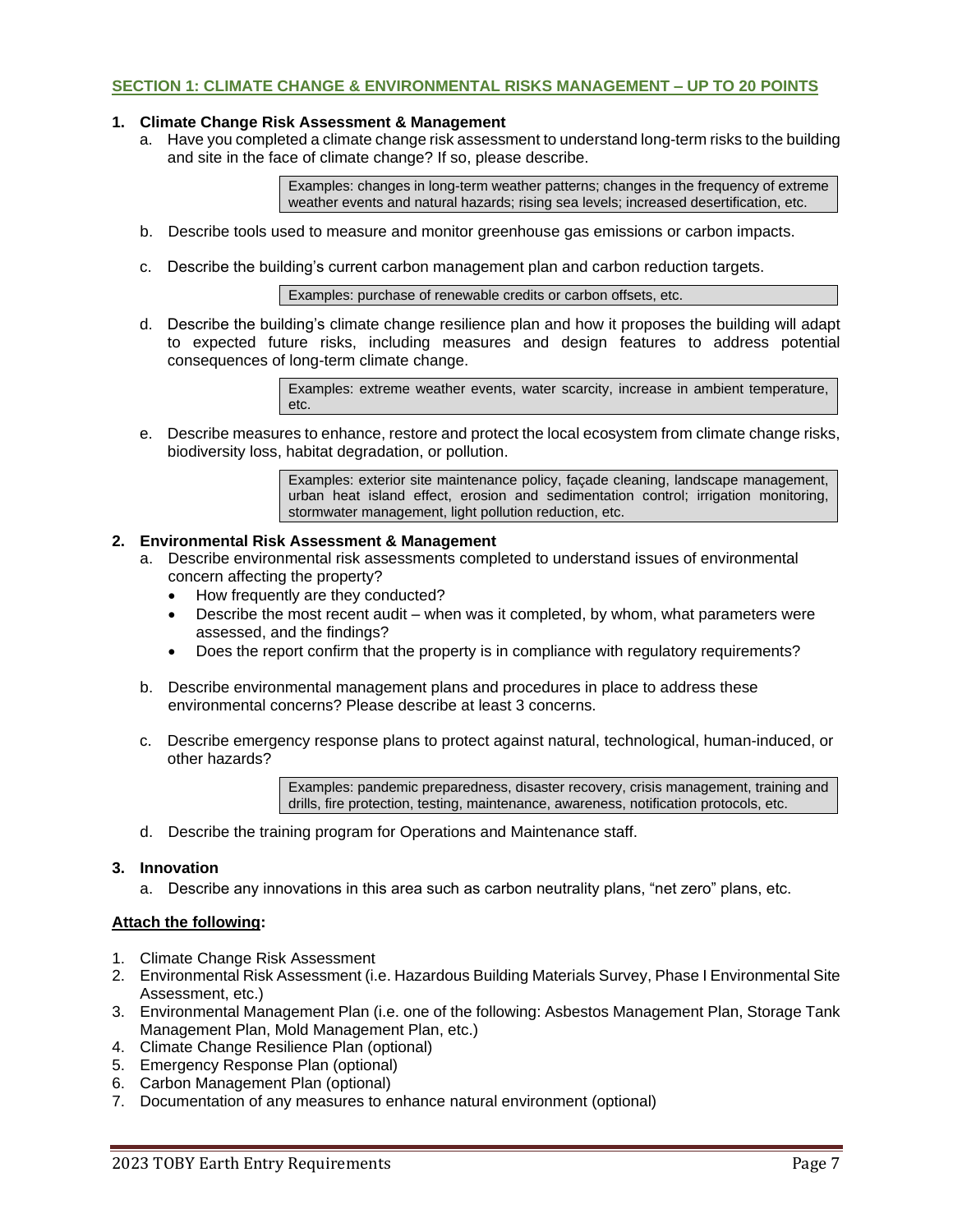**NOTE:** Do not include entire manuals. Include only the table of contents, a summary of the manual and how it's implemented.

#### *Maximum of 1,750 words Total of 2 attachments required, (up to 7 attachments allowed).*

#### **SECTION 2: INDOOR ENVIRONMENTAL QUALITY – UP TO 15 POINTS**

1. Describe measures that have been taken for lighting and visual comfort.

Examples: lighting audits; illuminance metering; day light harvesting; task lighting; zoned lighting; occupancy sensors; glare reduction, etc.

- 2. Describe the most recent Indoor Air Quality (IAQ) assessment report and how it was utilized to make improvements.
- 3. Describe the policies and procedures in place at the building that enhance indoor thermal comfort and indoor air quality**.**

Examples: IAQ issues reporting and how issues are addressed; IAQ assessments; IAQ audits; IAQ monitoring; tobacco smoke control; measures to ensure effective ventilation; HVAC filtration; contamination source protection, etc.

- 4. Describe occupant indoor environmental comfort surveys conducted to evaluate satisfaction levels with air quality, acoustics, thermal comfort, lighting and visual comfort etc.? Include the most recent survey conducted – when was it completed, tenant response rate, what questions were included, and the findings?
- 5. Has an assessment of background sound levels been conducted for the building? If so, describe the most recent audit conducted – when was it completed, by whom, and what were the findings?
- 6. Are any measures in place to minimize strong smells?

Examples: scent-free building policy; use of negative pressurization; self-closing doors, or interstitial rooms, etc.

- 7. Describe the integrated pest management program in place.
- 8. Describe ways that you educate, engage or collaborate with tenants to support their indoor environmental comfort.

#### **Innovation**

9. Describe any innovative equipment or procedures used to enhance the indoor environmental comfort for your occupants such as: sound-masking equipment; sound-absorbing materials; hydronic radiant heating or cooling; electric radiant heating, etc.

#### **Attach the following:**

- 1. Indoor Air Quality Policy and Annual Assessment
- 2. Tenant IAQ Request Logs (one-year tracking) including key performance indicators
- 3. Most recent Indoor Air Quality Monitoring report from the past 24 months
- 4. Occupant indoor environmental comfort survey from past 24 months
- 5. Scent-free policy (or equivalent) (optional)
- 6. Awards or certifications related to indoor air quality (i.e. RESET Air Certification, etc.) (optional)

#### *Maximum of 1,750 words*

*Total of 4 attachments required (up to 6 attachments allowed).*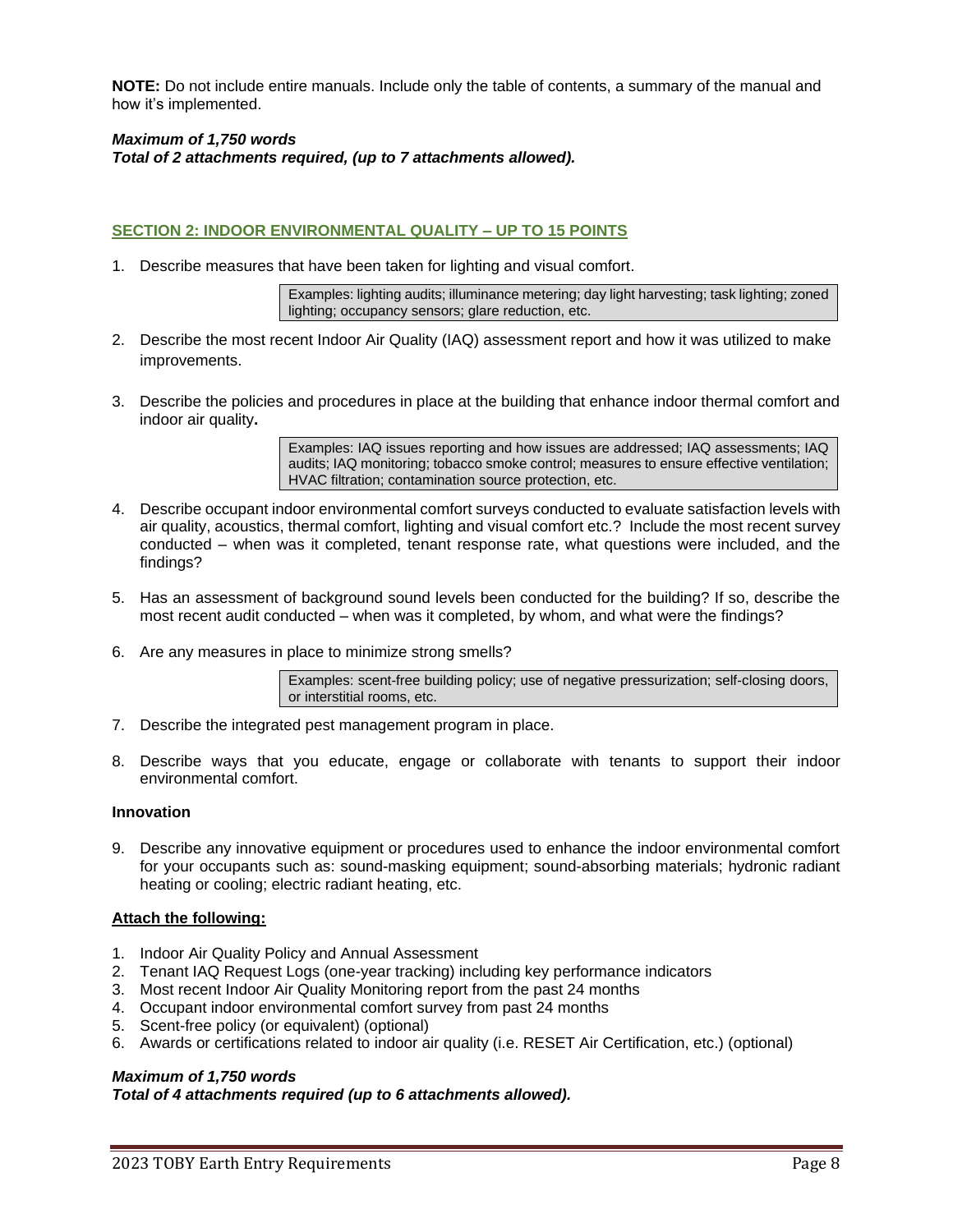#### **SECTION 3: GREEN CLEANING – UP TO 15 POINTS**

#### **1. Green Cleaning Policy & Program:**

- a. Describe how often the policy is reviewed and updated. Include the checks and balances used to ensure policy is followed.
- b. Describe the steps taken to ensure use of green products and cleaning chemicals by both inhouse staff and contractors/vendors.
- c. Describe the use of environmentally preferred products, maintenance of cleaning equipment and effective cleaning practices.
	- Include standard operating procedures in place for cleaning activities.
- d. Describe how cleaning logs are maintained and what is included.
- e. Describe low-impact cleaning procedures in place.

#### **1. Communication:**

- a. Describe how tenants are made aware of the cleaning policy and procedures and encouraged to participate.
- b. Describe training program for cleaning staff.

#### **2. Green Cleaning Products and Equipment/Devices:**

- a. Describe what percentage of cleaning products and supplies carry a third-party certification (e.g., EcoLogo, Green Seal, US EPA Safer Choice, GREENGUARD, Forest Stewardship council etc.) 50% or higher is preferred
- b. Describe what percentage of cleaning devices and equipment carry a third-party certification from the Carpet and Rug Institute or meet California Air Resources Board or the ISSA Cleaning Industry Management Standard for sound levels or less than 70dBa

#### **3. Cleaning Audit:**

a. Describe annual cleaning audit and how it is performed, by whom and how it is communicated to the stakeholders. Include confirmation that products are being used appropriately and that cleanliness goals and objectives for each space are being met.

#### **4. Innovation**

a. Describe any innovative equipment or supplies used onsite, such as the following: HEPA filters for vacuum cleaners, devices that use ionized or electrolyzed water, third-party certified or ultraviolet cleaning devices.

#### **Attach the following:**

- 1. Green Cleaning Policy
- 2. Annual Cleaning Audit
- 3. Sample Tenant Communication

*Maximum of 1,500 words Total of 3 attachments required.*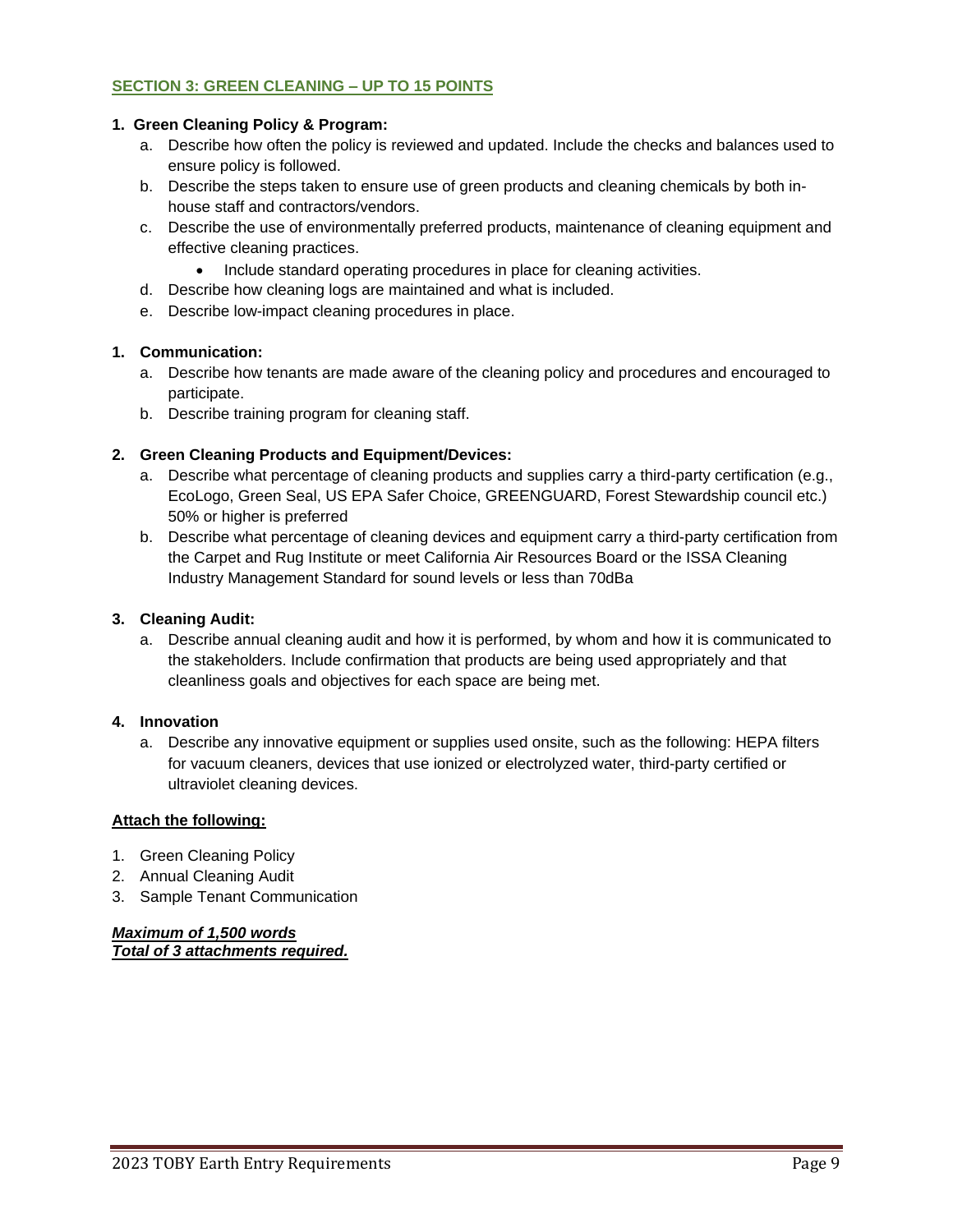#### **SECTION 4: WASTE MANAGEMENT – UP TO 10 POINTS**

While waste reduction and diversion initiatives provide an opportunity for building managers to reduce operational costs, it is also an area that can inspire the most engagement from occupants, further supporting the building's sustainability objectives.

#### **1. Policies, Plans and Programs**

- a. Include the building's waste reduction and diversion commitments.
- b. Describe the building's Solid Waste Management Program including strategies for source separation, collecting, handling, and storing all waste streams, as well as specialty diversion initiatives (e.g., reuse initiatives, e-waste, etc.)
- c. Describe the construction waste reduction program including objectives and types of materials targeted.

#### **2. Data collection and analysis**

- a. Provide the building's waste audit performed in the last three (3) years and completed by a competent professional.
- b. Provide the building's Diversion AND Capture Rate as calculated in the most recent waste audit.
- c. Describe the type of data (e.g., volume, weight) collected from waste contractors as part of regular collection services.
- d. Describe the analysis conducted to identify year over year waste reduction trends.
- e. Describe waste performance tracked in Energy Star using the waste and materials tool.

#### **3. Communication and Training**

- a. Describe how the results of the waste audit are shared with occupants.
- b. Describe the communication and training strategies in place to support the Waste Reduction and Diversion Policy, including type and frequency of tenant and staff engagement activities and staff/tenant training on proper use of waste infrastructure.
- c. Describe the staff and contractor training and communication strategies in place to ensure adherence to the construction waste reduction program.
- d. Describe how compliance is monitored and tracked.

#### **4. Innovation**

a. Describe the building's zero waste targets for ongoing operations or special events.

#### **Attach the following:**

- 1. Waste Reduction and Diversion Policy
- 2. Solid Waste Management Program
- 3. Waste Audit (performed in the last 3 years) showing the diversion and capture rates
- 4. Waste report from Energy Star portfolio manager
- 5. Sample tenant communication (optional)
- 6. Construction waste strategy (optional)

#### *Maximum of 1,750 words Total of 4 attachments required (up to 6 attachments allowed)*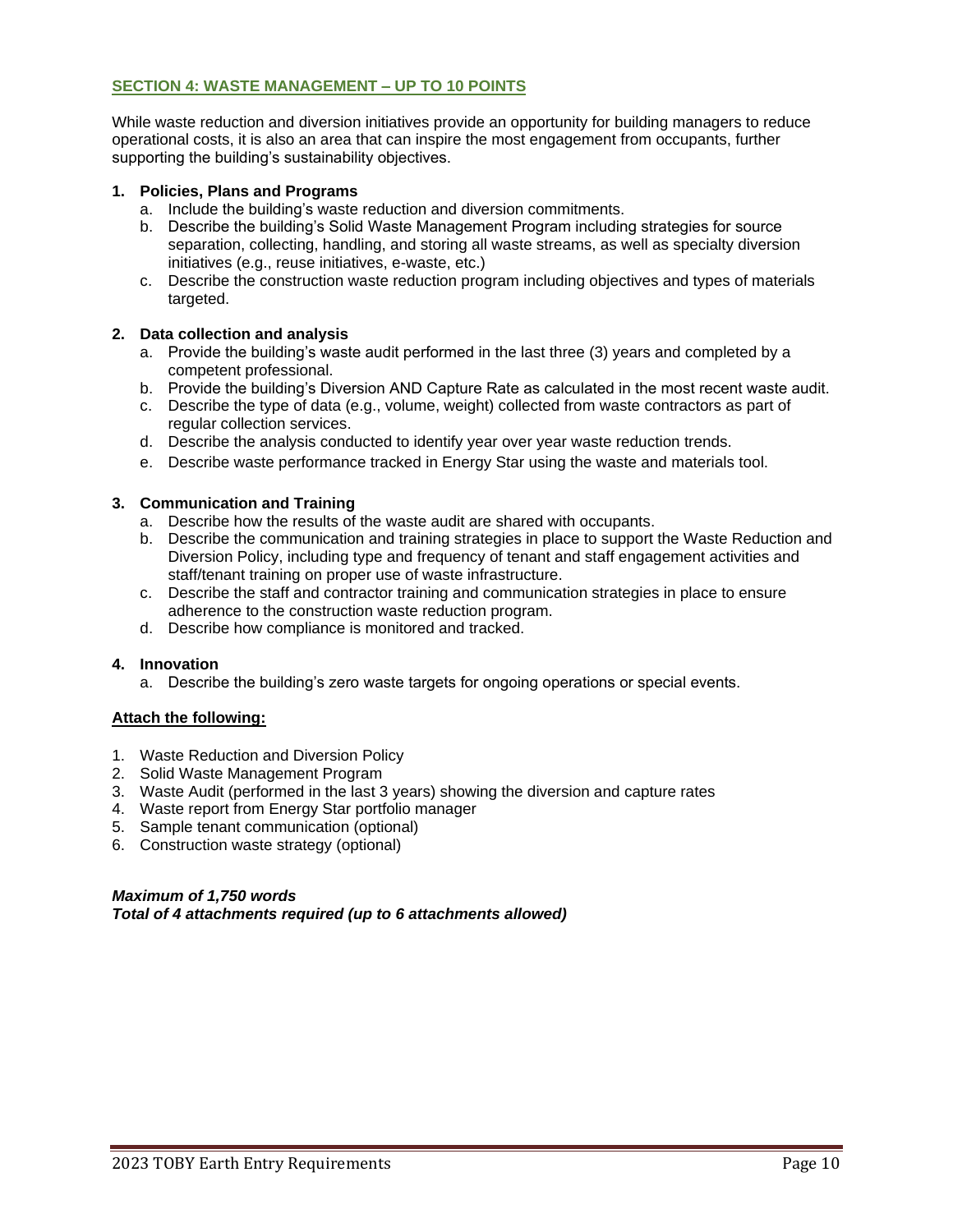#### **SECTION 5: PURCHASING AND INTERIOR FINISH – UP TO 10 POINTS**

#### **Environmental Purchasing**

An environmental purchasing program provides an opportunity to ensure that products used within the building support occupant health and wellbeing. Environmental criteria can also help reduce waste generated at the building by specifying materials that can be easily diverted from landfill or returned to the manufacturer for re-use or remanufacturing.

#### **1. Policies, Plans and Program:**

- a. Attach the Environmental Purchasing Policy and provide details such as how purchases are completed and quantified on 3 of the 5 following requirements:
	- i. Office Supplies: At least 50% of office supplies should carry a third-party certification from Forest Stewardship Council; or contain at least 10% post-consumer material; or at least 20% pre-consumer material; or at least 50% rapidly renewable materials; or use only rechargeable batteries.
	- ii. Furnishings: Selection should be based on the following considerations: longevity, repairability, re-configurability, ability to be returned to the manufacturer at the end of its life.
	- iii. Operations and maintenance products: Describe percentage of products used for building operations and maintenance that carry a third-party certification from EcoLogo, Green Seal or GREENGUARD
	- iv. Materials and interior finishes:
		- Describe procedures for construction materials and interior finishes for tenant and base building construction.
		- Describe percentage that carry a third-party certification from Green Seal, Green Guard, EcoLogo, Cradle to Cradle, ENERGY STAR, WaterSense, Forest Stewardship Council, Sustainable Forestry Initiative, or the Canadian Standards Association's Sustainable Forest Management Standard, etc.
	- v. HVAC equipment: Describe percentage that is high-efficiency and meets ASHRAE 90.1, ENERGY STAR or WaterSense standards.

#### **2. Engagement and Training:**

- a. Describe how the Environmental Purchasing Policy is shared with building staff, and contractors.
- b. Describe how tenants are required to comply with specific environmental criteria favoring the use of environmentally preferred construction materials, interior finishes, equipment, furnishings etc. (e.g., via green lease, green design criteria handbook or other method).

#### **3. Innovation:**

a. Describe how the Environmental Purchasing Policy supports circular economy principles.

#### **Attach the following:**

- 1. Environmental Purchasing Policy with preferred/required list of products
- 2. Samples of recent purchases based on the environmental purchasing program
- 3. Tenant Design Criteria manual or Green Lease
- 4. Sample tenant communication (optional)
- 5. Evidence of staff training (optional)

*Maximum of 1,500 words Total of 3 attachments required (up to 5 attachments allowed)*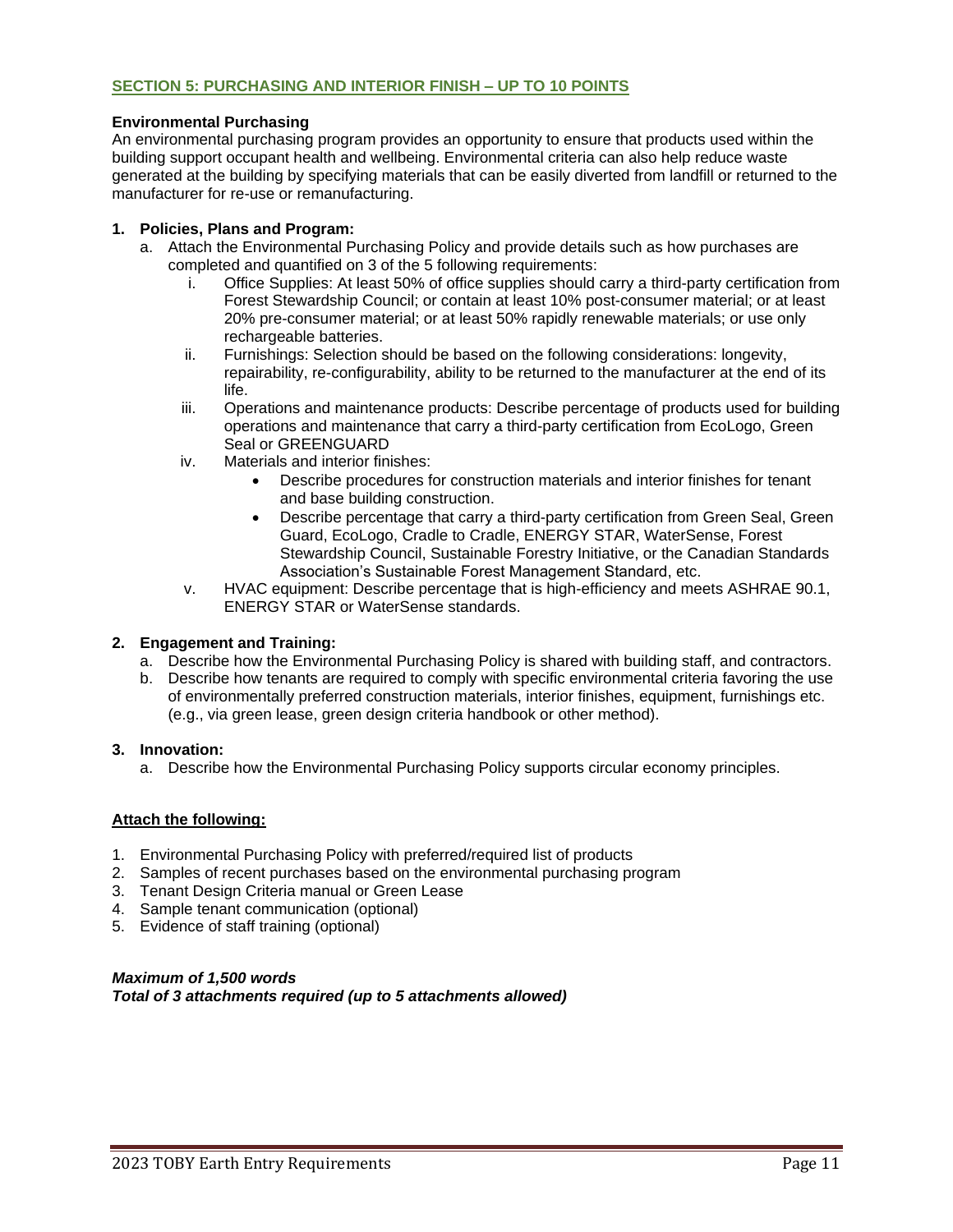#### **SECTION 6: ENERGY & WATER – UP TO 25 POINTS**

**IMPORTANT: All Entrants from all countries are required to utilize the ENERGY STAR® Portfolio Manager to measure their current rating in ENERGY STAR® and provide the Statement of Energy Performance report generated from ENERGY STAR® and/or Official Letter from EPA or ENERGY STAR® Certificate of Achievement. Canadian Entrants must also provide the BOMA BEST certification or letter.**

#### **1. Provide a brief description of the following**: **(2 of 25 points)**

- a. A list of areas for which energy consumption data is available (i.e. all tenants, some tenants, interior comment exterior common) and the type of energy used, (i.e. electricity, natural gas, other).
- b. Percentage of occupied gross leasable area for which you have energy consumption data (either through sub-metering or by other means). The data must represent consumption from the most recent 12-month period and must not be any older than the past 18 months.
- c. Describe how current energy consumption is being compared with consumption from past years and provide conclusions drawn from the analysis over a minimum of 1 year.
- **2.** Provide a copy of the Statement of Energy Performance printed from **ENERGY STAR®** received within the past 24 months. **(1 of 25 points)**
- **3.** Share your data with BOMA International in ENERGY STAR® Portfolio Manager. **(1 of 25 points)**

#### **Any entry that does not include both 2 and 3 will not be eligible to compete at the International level.**

#### **4. Energy and Water Management Plan (2 of 25 points)**

- a. Describe the most recent building-wide Energy and Water Audit (include the date of completion and immediate actions taken based on the results).
- b. Provide an outline of energy and water conservation measures planned for implementation in the next 3 years.
- c. Describe building operations and maintenance procedures and how they contribute to energy and water conservation (e.g. preventative maintenance programs; equipment and system performance monitoring; water leak inspections; etc.)

#### **5. Energy and Water Consumption Monitoring (1 of 25 points)**

- a. Describe tools used to monitor monthly consumption (e.g. spreadsheets, portals, monitoring programs with third parties, etc.)
- b. Describe any energy or water submetering in place.
- c. Compare current energy and water usage with past consumption and any reductions achieved.
- d. Describe the buildings' current energy and water reduction target(s).

#### **6. Education/Training (1 of 25 points)**

- a. Describe energy and water conservation training programs for building operations and management staff in the last 2 years.
- b. Describe energy and water conservation training programs for tenants in the last 2 years.

#### **7. Energy Efficient Features (1 of 25 points)**

- a. Describe the type of lighting installed throughout the building.
- b. Describe any high-efficiency building equipment.
- c. Describe energy-efficient control strategies used on the BAS.

#### **8. Water Efficient Features (1 of 25 points)**

- a. Describe washroom fixture standards and note what percentage of fixtures are low flow. Include flush and flow rates.
- b. Describe any water-efficient features of the irrigation system.
- c. Describe programs to reduce the use of potable water (e.g. use of native/drought-tolerant plant species, capturing rainwater and re-using for irrigation or plumbing; etc.).
- d. Describe cooling tower water management program.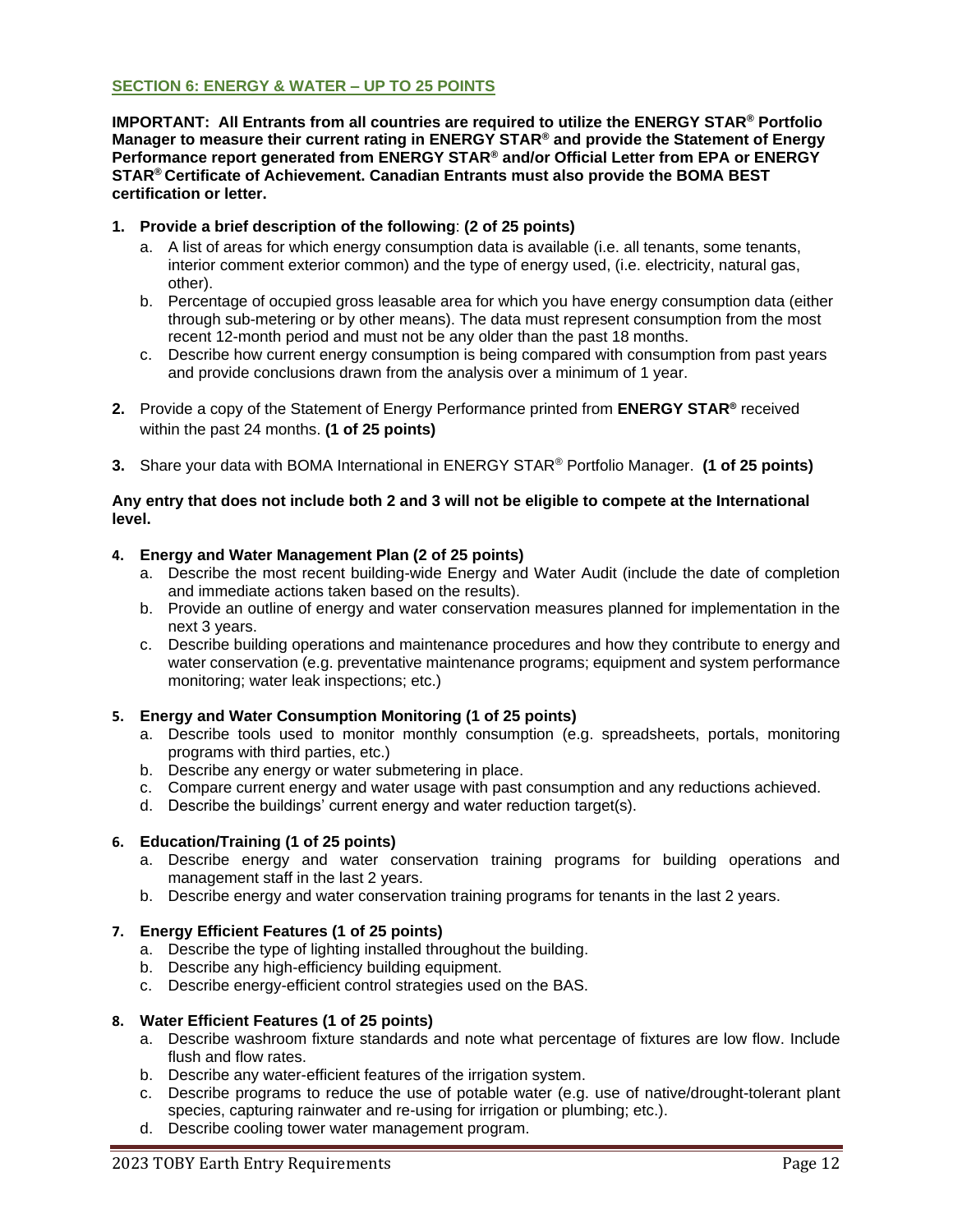#### **9. Water Quality Program (2 of 25 points)**

- a. Describe water quality testing program (frequency, parameters tested for, etc.)
- b. Describe any water treatment programs or water quality filtration systems (e.g. reverse osmosis systems, activated carbon filters, kinetic degradation fluxion filters, sedimentation filters, ultraviolet sanitation, etc.)

#### **10. Innovative Technologies or Programs (3 of 25 points)**

a. Describe any innovative technologies or programs in place that go above and beyond the industry standard to improve energy and/or water performance. Include measurable results, if available.

> *Examples include: onsite renewable energy generation; real-time monitoring; demand response reduction programs; district energy systems; deep lake water cooling; heat/energy recovery systems; energy harvesting battery; ice storage system for load shedding; data analytics platforms; building-wide sensors connected to artificial intelligence platforms; etc.*

#### **Benchmarking & Performance Scoring**

All buildings must benchmark their energy and water performance using ENERGY STAR® Portfolio Manager. As such, all entrants must upload a copy of the Statement of Energy Performance with data from the past calendar year.

Additionally, all entrants must share their data with BOMA International. To do this, have your ENERGY STAR® portfolio administrator go to "*Contacts*" (in the upper right-hand corner), click the "*Add Contact*" button, search for "*BOMA International*", and click "*Connect*". Once the connection request has been accepted, click on the "*Sharing*" tab and click on "*Share (or Edit Access to) a Property*" and follow the instructions. For additional guidance on sharing data, please click [here.](https://www.energystar.gov/sites/default/files/tools/Print_Resource_Sharing_Properties_080514_508.pdf) **Any entry that does not share their data with BOMA International will not be eligible to compete at the International level.** 

Entrants will be scored based on their ENERGY STAR score as follows:

- Score  $<$  69: 4 points
- Score 70-79: 6 points
- Score 80-89: 8 points
- Score >90: 10 points

*\*For multiple buildings, use weighted average by square footage*

#### **Attach the following:**

- 1. Energy and Water Management Plan
- 2. Most recent Energy and Water Audit Report
- 3. Most recent Statement of Energy Performance and/or Official Letter from EPA or Energy Star Certificate of Achievements from ENERGY STAR®
- 4. BOMA BEST Certificate or letter from BOMA Canada attesting certification (required for Canadian entries)
- 5. Energy Star Certification (optional)
- 6. Documentation relating to the innovative technology/program (optional)

#### *Maximum of 1,750 words*

*US Entries - Total of 3 attachments required (up to 5 attachments allowed). Canadian Entries – Total of 4 attachments required (up to 6 attachments allowed).*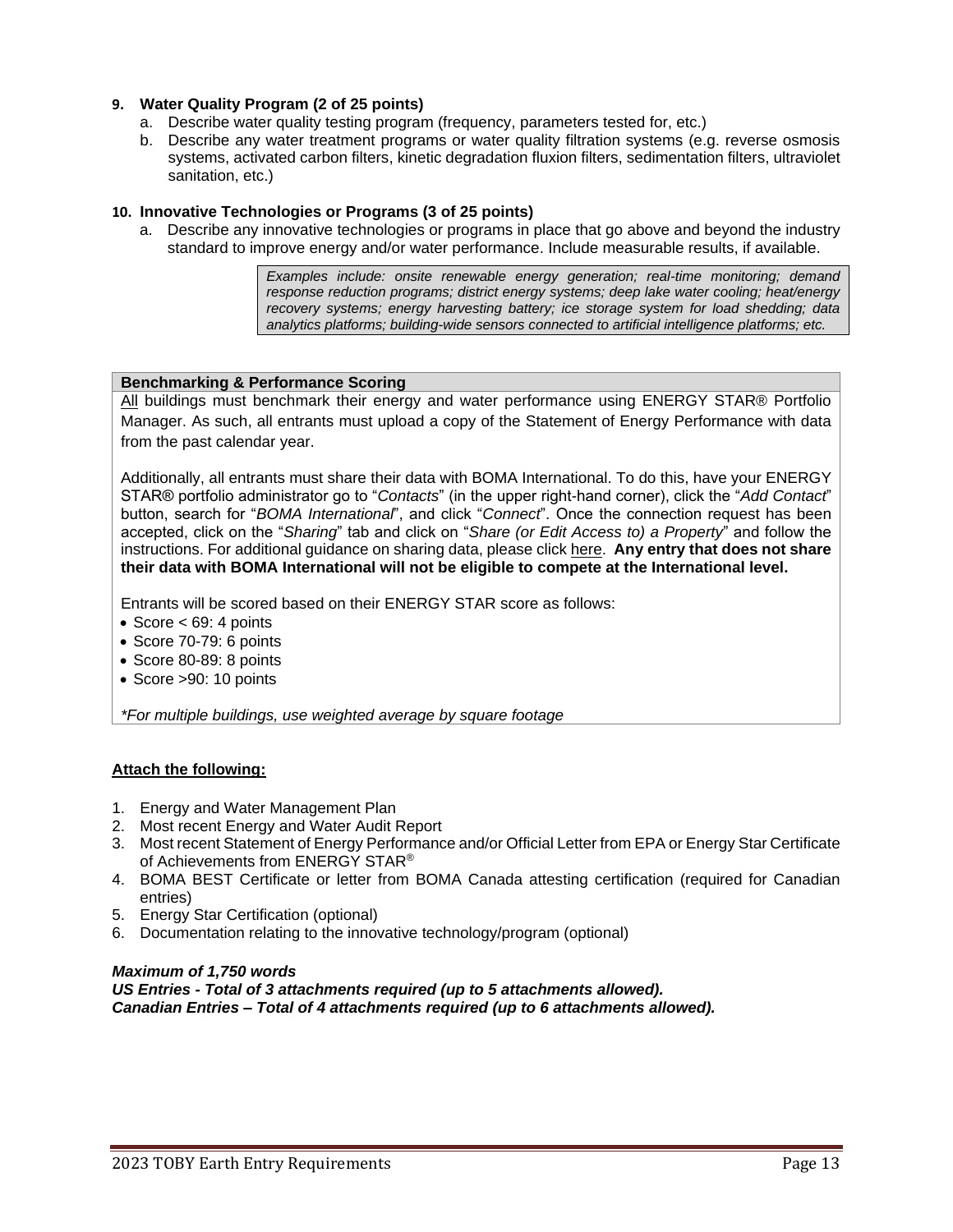#### **SECTION 7: STAKEHOLDER ENGAGEMENT – UP TO 10 POINTS**

A Stakeholder is any person of interest or concern in the property, so this includes the Landlord, Property Management Team, Tenants, Vendors and the Community.

#### **1. ESG (Environmental, Social, Governance)**

- a. Describe the property level ESG program or policy in place and how it is implemented.
	- i. If no ESG program, describe what programs management have in place at their property to align themselves with standard ESG best practices.
	- ii. Describe training or resources in place to educate the stakeholders on the policy/best practices such as webinars, company training, ownership guidelines, etc.

#### **2. Wellness**

- a. Describe policies management has implemented to create healthy work environments for employees and tenants and to promote sustainable communities.
- b. Describe at least three wellness amenities available to one or all the stakeholders, such as rest areas, access to outdoor spaces, drinking water provisions, walking trails, fitness areas, immunization clinics, access to farmers markets, shared gardens, etc.
- c. Describe how stakeholders are actively engaged, such as with mental health webinars, yoga workshops, etc.
- d. Describe building features that address the health and wellbeing of the stakeholders such as daylight levels, lighting controls, glare controls, user comfort controls, smoking policy, acoustic conditions, etc.
- e. Describe available methods of alternate transportation such as trolleys, bus stops, carpool programs, bike racks, bike rentals, etc.
- f. Describe programs in place for management company employees that support wellness.
- g. Describe programs implemented since the outbreak of COVID-19 which you will keep in place to reduce contagious disease transmissions. Examples include hand hygiene standards, heath promotion signage, infectious disease plan response guidelines, contagious disease outbreak preparedness plan, enhanced cleaning, disinfecting and maintenance protocol, PPE Guidelines, etc.

#### **3. Community Engagement**

- a. Describe programs in place to encourage all Stakeholders to have engagement with local communities through building and tenant outreach as well as volunteerism. Examples include charitable contributions, volunteer programs, local causes, heath issues, promotional events, etc. Include how long each program has been in place.
- b. Describe if the impact can be quantified as additional income for the community or charitable event or has some type of savings associated with the impact.

#### **4. Innovation**

a. Describe innovative technologies or programs in place that go above and beyond the industry standard for ESG, wellness or community engagement.

> *Examples include dedicated multi-purpose rooms; subsidized access to fitness; access to crop share; fresh food delivery services; access to restorative gardens; healthy food and beverage vending; subsidized vending, etc.*

#### Attach the following:

- 1. Sample of Stakeholder Communication
- 2. Diversity Policy
- 3. One Example of Community Engagement or Wellness Features (e.g., photo or flyer)
- 4. ESG Policy (if any) (optional)

#### *Maximum of 1,750 words Total of 3 attachments required, (up to 4 attachments allowed).*